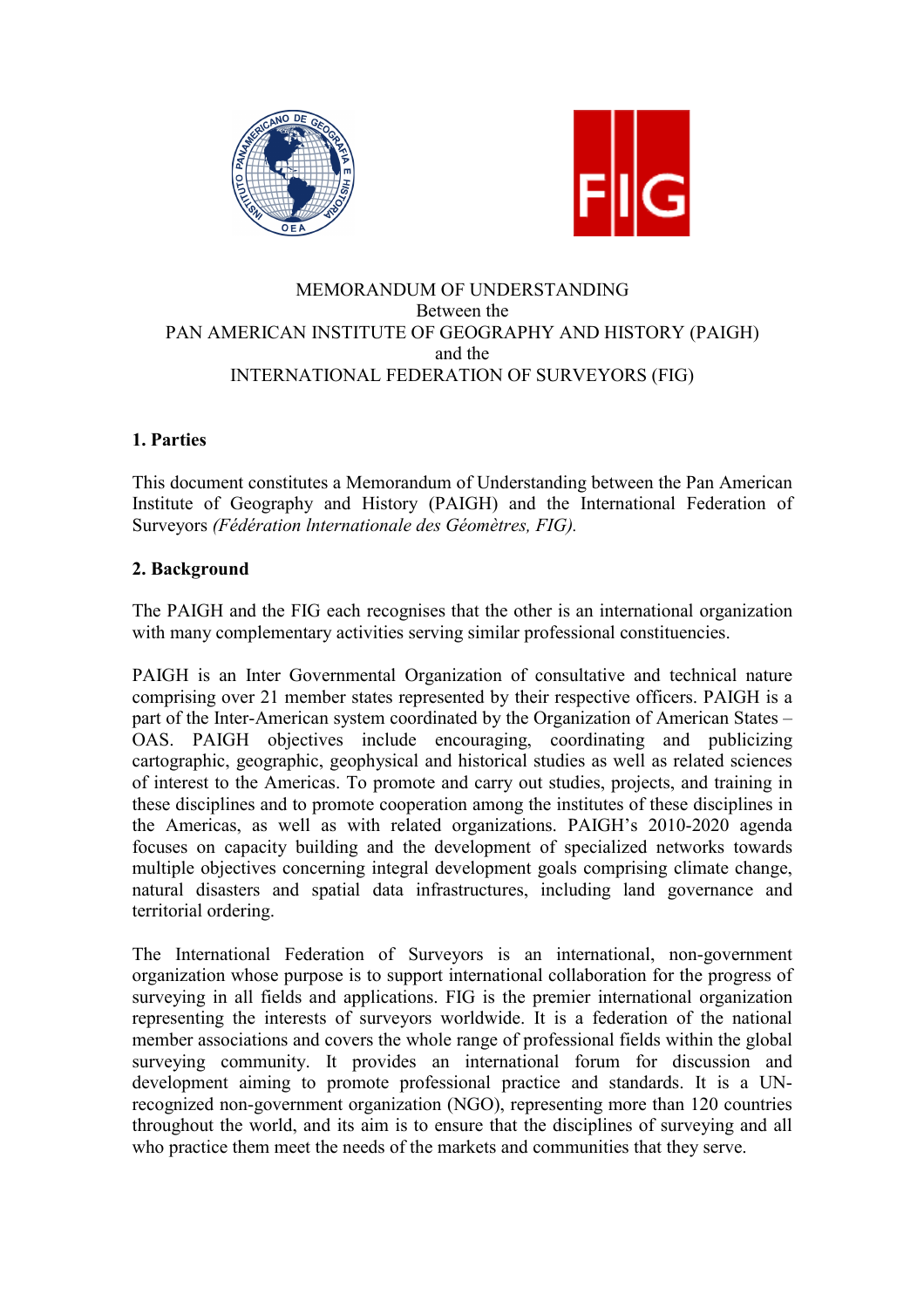### **3. Purpose**

The purpose of this Memorandum of Understanding is to provide a framework for a continuing liaison between the two organizations. This will be achieved by maintaining and increasing the opportunities of scientific, technical and professional as well as academic and educational exchange between their members, through a continuing program of co-operation leading to mutual sharing of knowledge and expertise to the advantage of both organizations.

#### **4. Program of Activities**

In accordance with the background and purpose described above, both organizations agree to endeavor to intensify their co-operation for mutual benefit. The following steps will be taken, among others:

- Regular contact is to be established between the two organizations in order to institute and maintain a continuing liaison to address matters of common interest.
- Each organization should inform the other of all academic, scientific or operational established bodies such as commissions, committees or working groups that it has established and invite representation from the other where it is agreed that it would be appropriate.
- Each organization should inform the other of its program of proposed scientific, academic or professional activities such as conferences, seminars and workshops to enable joint participation should it be of mutual benefit and inform its members of these events as appropriate.
- Both organizations should identify opportunities to organize specialized seminars or workshops under joint sponsorship.
- Both organizations confirm their commitment in the work to advance spatial data infrastructures at multi levels and for multiple development purposes, including land governance and administration
- Each organization should invite a representative from the other organization to attend respective General Assemblies/Conferences and offer complimentary registration.

#### **5. Financial Commitment**

It is understood that neither organization can commit the other to any expenditure, save that from administering this MoU, without the specific written consent of both organizations.